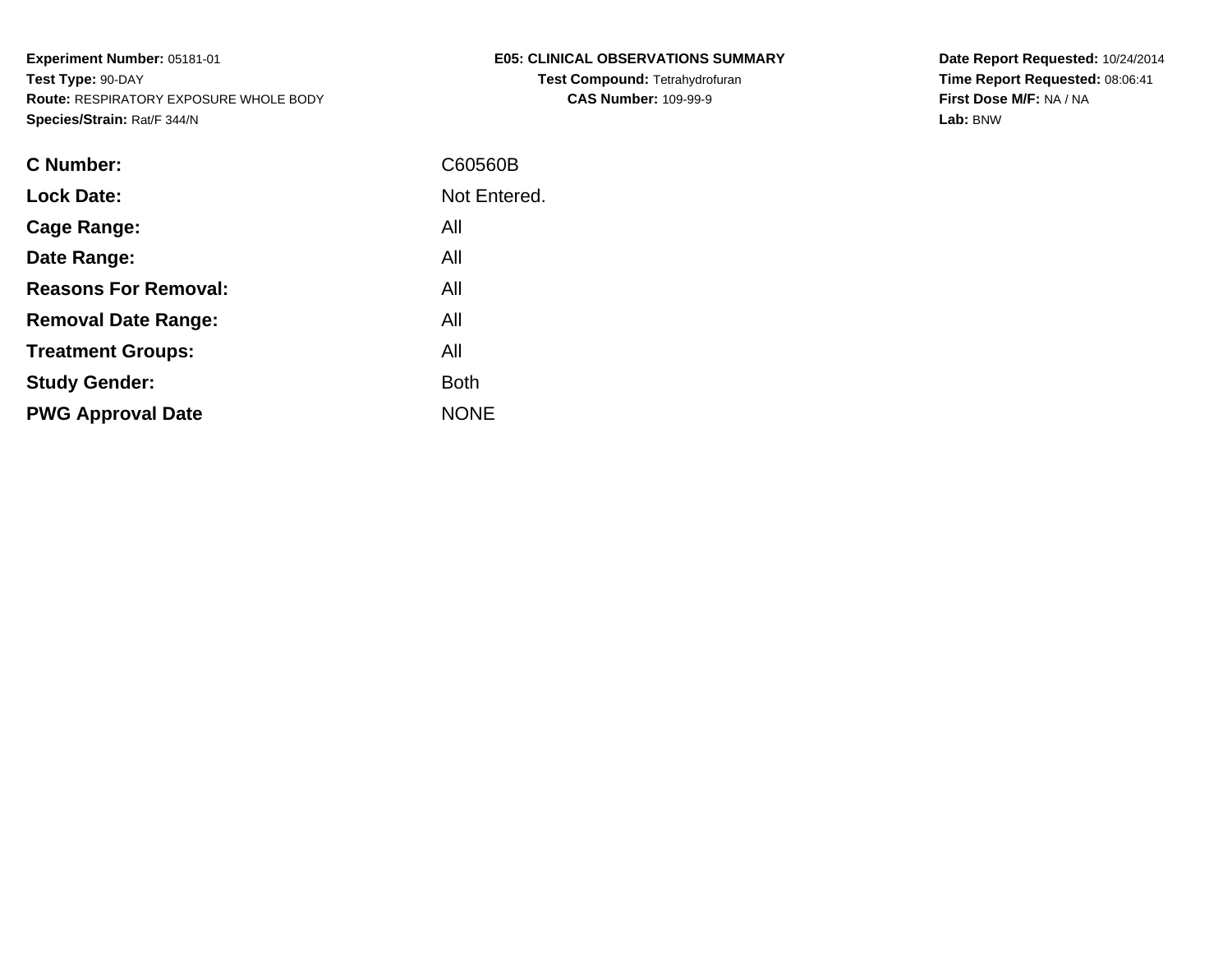**Date Report Requested:** 10/24/2014**Time Report Requested:** 08:06:41**First Dose M/F:** NA / NA**Lab:** BNW

| <b>SEX :MALE</b> | <b>WEEK: 14</b> |  |
|------------------|-----------------|--|
|                  |                 |  |

| <b>OBSERVATIONS</b>   | <b>CONTROL</b>  |        | <b>66 PPM</b>   |        | <b>200 PPM</b>  |        | <b>600 PPM</b>  |        |
|-----------------------|-----------------|--------|-----------------|--------|-----------------|--------|-----------------|--------|
|                       | <b>CURRENT*</b> | TOTAL+ | <b>CURRENT*</b> | TOTAL+ | <b>CURRENT*</b> | TOTAL+ | <b>CURRENT*</b> | TOTAL+ |
| Ataxia                | 0/0             | 0/10   | 0/0             | 0/10   | 0/0             | 0/10   | 0/0             | 0/10   |
| Discharge<br>Left Eye | 0/0             | 0/10   | 0/0             | 0/10   | 0/0             | 0/10   | 0/0             | 0/10   |

\* ANIMALS WITH OBSERVATION IN CURRENT PERIOD / TOTAL ANIMALS OBSERVED IN CURRENT PERIOD (WITHIN 7 DAYS OF RUN DATE)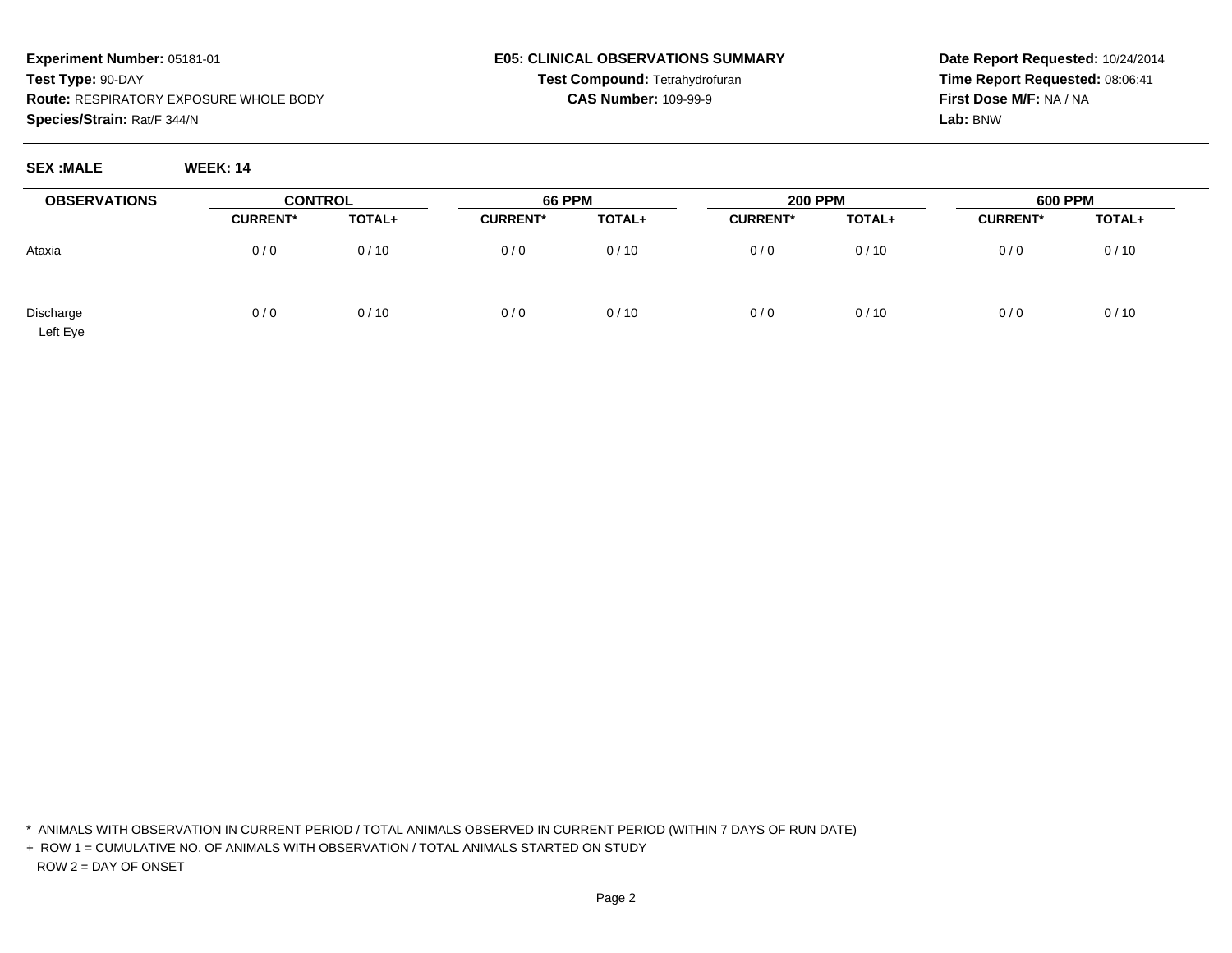#### **E05: CLINICAL OBSERVATIONS SUMMARYTest Compound:** Tetrahydrofuran**CAS Number:** 109-99-9

**Date Report Requested:** 10/24/2014**Time Report Requested:** 08:06:41**First Dose M/F:** NA / NA**Lab:** BNW

**SEX :MALE WEEK: 14**

| <b>OBSERVATIONS</b>   | <b>1800 PPM</b> |                       | <b>5000 PPM</b> |                          |
|-----------------------|-----------------|-----------------------|-----------------|--------------------------|
|                       | <b>CURRENT*</b> | TOTAL+                | <b>CURRENT*</b> | TOTAL+                   |
| Ataxia                | 0/0             | 0/10                  | 0/0             | 5/10<br>DAY <sub>1</sub> |
| Discharge<br>Left Eye | 0/0             | 1/10<br><b>DAY 56</b> | 0/0             | 0/10                     |

\* ANIMALS WITH OBSERVATION IN CURRENT PERIOD / TOTAL ANIMALS OBSERVED IN CURRENT PERIOD (WITHIN 7 DAYS OF RUN DATE)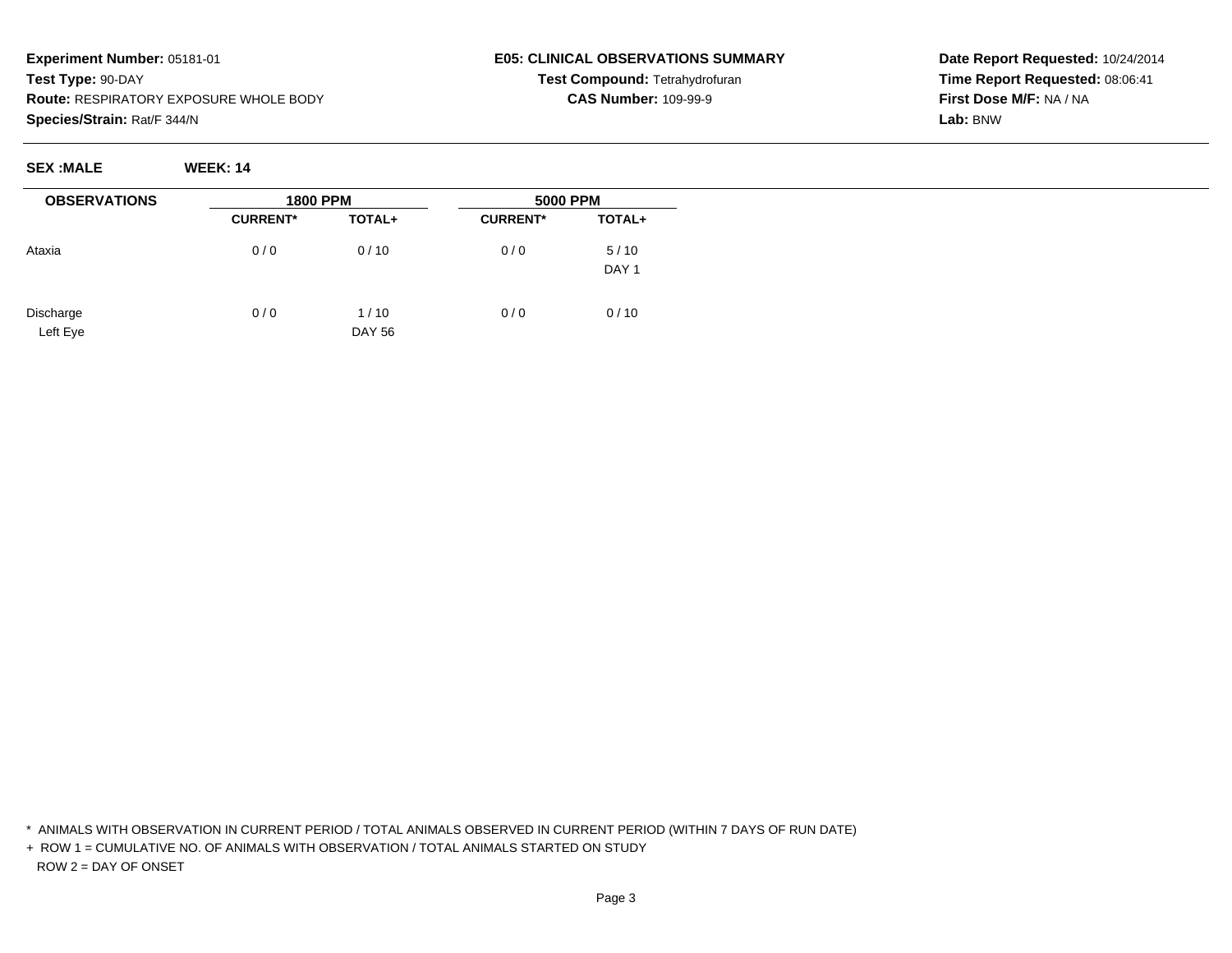**E05: CLINICAL OBSERVATIONS SUMMARYTest Compound:** Tetrahydrofuran**CAS Number:** 109-99-9

\*\*\*END OF MALE DATA\*\*\*

**Date Report Requested:** 10/24/2014**Time Report Requested:** 08:06:41**First Dose M/F:** NA / NA**Lab:** BNW

\* ANIMALS WITH OBSERVATION IN CURRENT PERIOD / TOTAL ANIMALS OBSERVED IN CURRENT PERIOD (WITHIN 7 DAYS OF RUN DATE)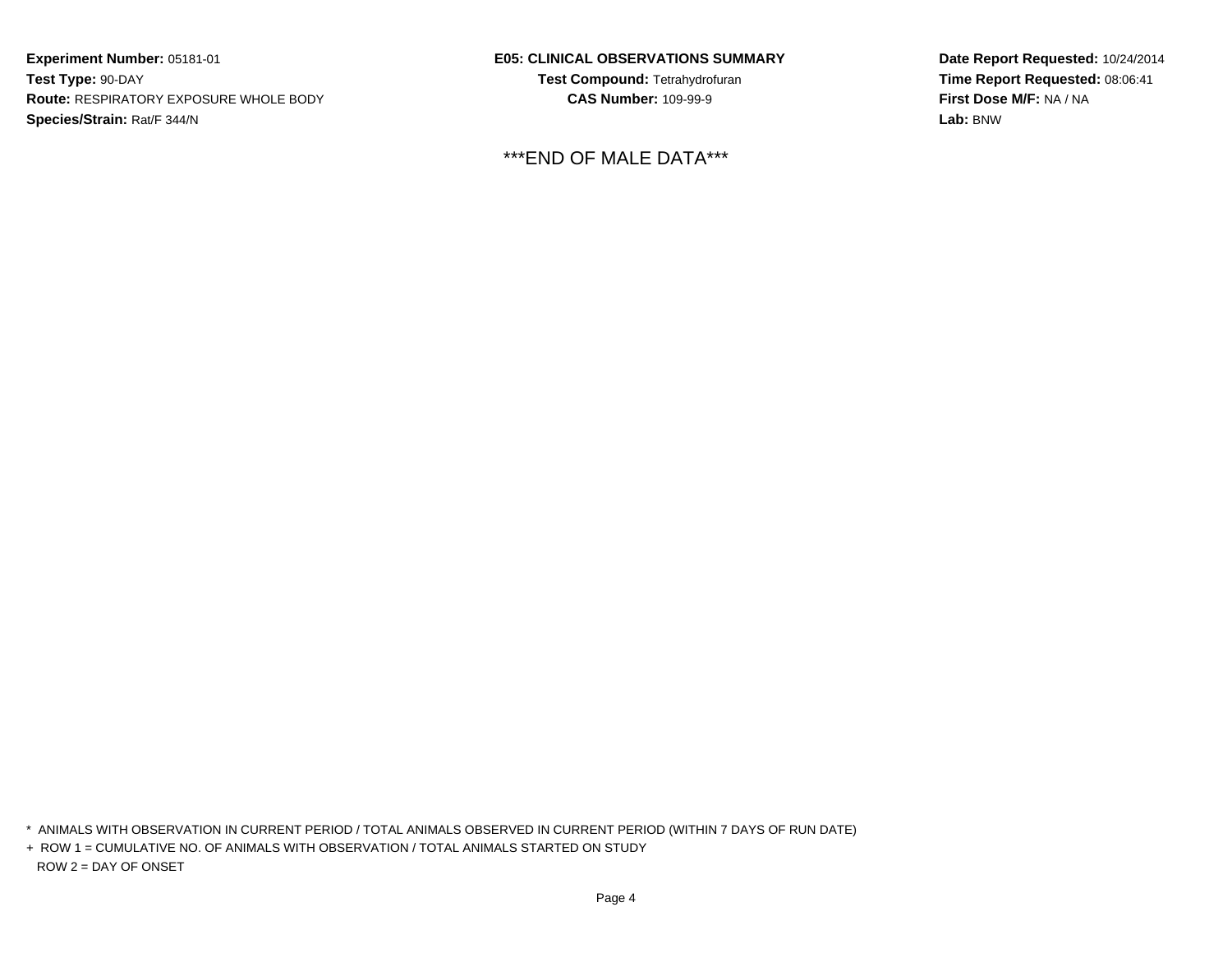#### **E05: CLINICAL OBSERVATIONS SUMMARYTest Compound:** Tetrahydrofuran**CAS Number:** 109-99-9

**Date Report Requested:** 10/24/2014**Time Report Requested:** 08:06:41**First Dose M/F:** NA / NA**Lab:** BNW

**SEX :FEMALE WEEK: 14**

| <b>OBSERVATIONS</b>           | <b>CONTROL</b>  |                       | <b>66 PPM</b>   |        | <b>200 PPM</b>  |                         | <b>600 PPM</b>  |                       |
|-------------------------------|-----------------|-----------------------|-----------------|--------|-----------------|-------------------------|-----------------|-----------------------|
|                               | <b>CURRENT*</b> | TOTAL+                | <b>CURRENT*</b> | TOTAL+ | <b>CURRENT*</b> | TOTAL+                  | <b>CURRENT*</b> | TOTAL+                |
| Alopecia                      | 0/0             | 0/10                  | 0/0             | 0/10   | 0/0             | 0/10                    | 0/0             | 0/10                  |
| Discharge<br>Left Eye         | 0/0             | 1/10<br><b>DAY 49</b> | 0/0             | 0/10   | 0/0             | 0/10                    | 0/0             | 0/10                  |
| Discharge<br><b>Right Eye</b> | 0/0             | 1/10<br><b>DAY 70</b> | 0/0             | 0/10   | 0/0             | 0/10                    | 0/0             | 0/10                  |
| Nasal Discharge               | 0/0             | 0/10                  | 0/0             | 0/10   | 0/0             | 0/10                    | 0/0             | 1/10<br><b>DAY 35</b> |
| Swelling<br>Tail              | 0/0             | 0/10                  | 0/0             | 0/10   | 0/0             | $1/10$<br><b>DAY 14</b> | 0/0             | 0/10                  |

\* ANIMALS WITH OBSERVATION IN CURRENT PERIOD / TOTAL ANIMALS OBSERVED IN CURRENT PERIOD (WITHIN 7 DAYS OF RUN DATE)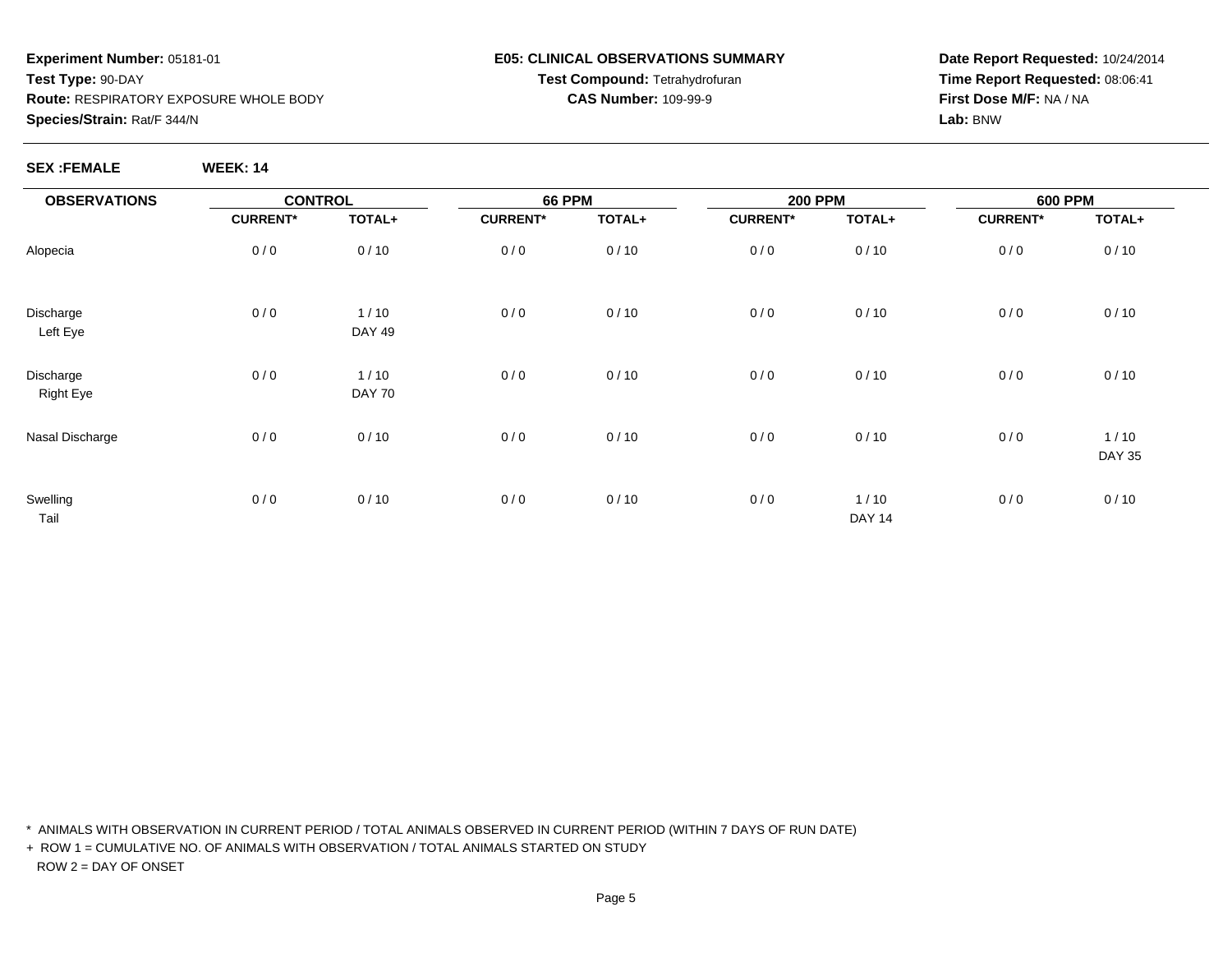#### **E05: CLINICAL OBSERVATIONS SUMMARYTest Compound:** Tetrahydrofuran**CAS Number:** 109-99-9

**Date Report Requested:** 10/24/2014**Time Report Requested:** 08:06:41**First Dose M/F:** NA / NA**Lab:** BNW

**SEX :FEMALE WEEK: 14**

| <b>OBSERVATIONS</b>           | <b>1800 PPM</b> |        | <b>5000 PPM</b> |                         |
|-------------------------------|-----------------|--------|-----------------|-------------------------|
|                               | <b>CURRENT*</b> | TOTAL+ | <b>CURRENT*</b> | TOTAL+                  |
| Alopecia                      | 0/0             | 0/10   | 0/0             | $1/10$<br><b>DAY 56</b> |
| Discharge<br>Left Eye         | 0/0             | 0/10   | 0/0             | 0/10                    |
| Discharge<br><b>Right Eye</b> | 0/0             | 0/10   | 0/0             | 0/10                    |
| Nasal Discharge               | 0/0             | 0/10   | 0/0             | 0/10                    |
| Swelling<br>Tail              | 0/0             | 0/10   | 0/0             | 0/10                    |

\* ANIMALS WITH OBSERVATION IN CURRENT PERIOD / TOTAL ANIMALS OBSERVED IN CURRENT PERIOD (WITHIN 7 DAYS OF RUN DATE)